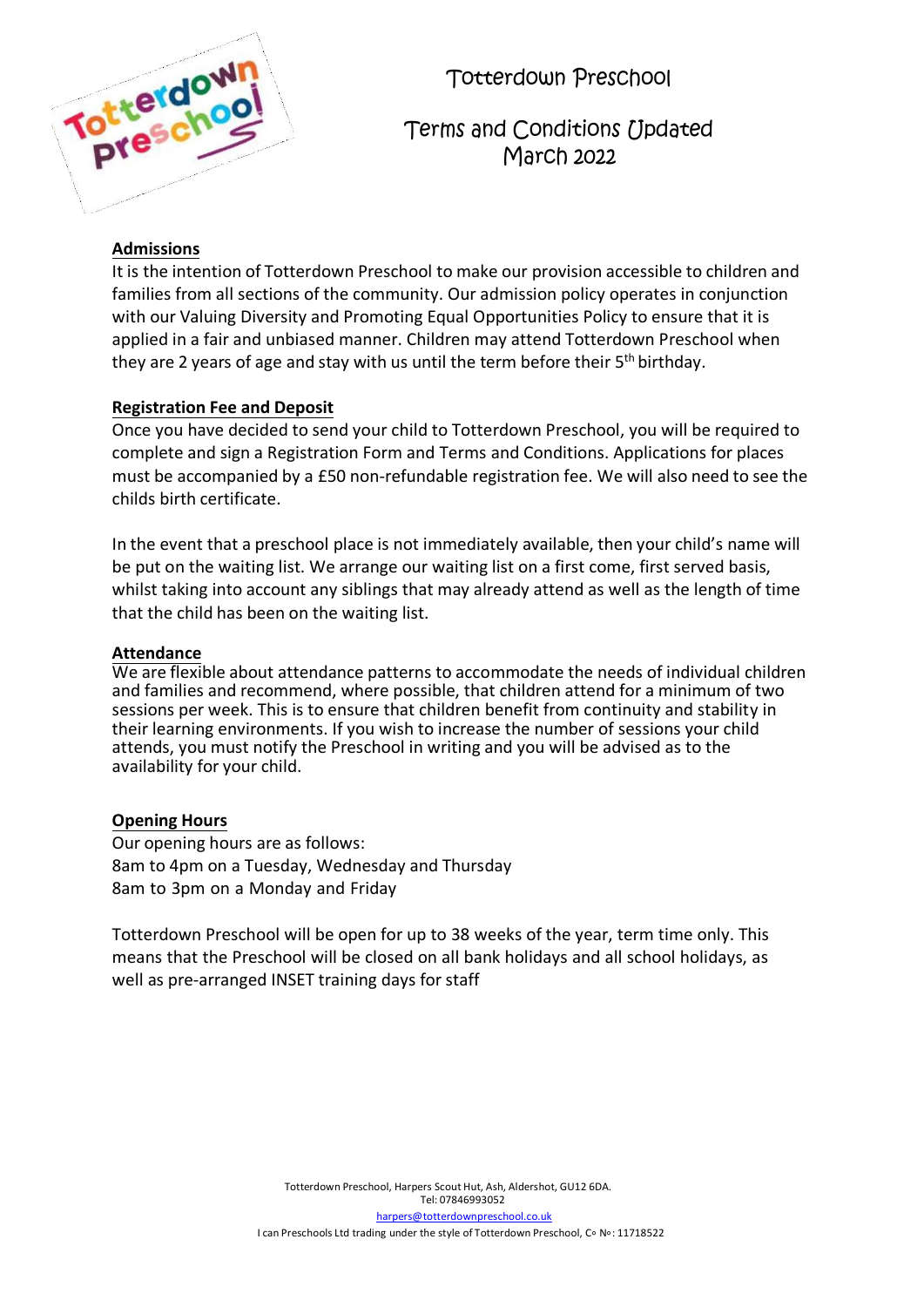# **Lunch**

If children are staying at Totterdown Preschool for the whole day, they will need to bring in a packed lunch, in line with our Health and Safety Policy and our Healthy Eating Policy. Their lunch should contain a selection of healthy foods, with no nuts, fizzy drinks, sweets or chocolate bars.

A healthy snack and either milk or water is provided to each child in the form of a "rolling snack bar" each day. There is a choice of fruit and one other textured snack that the children may access after register has been taken. Water is available all day for the children to independently access and milk is also on offer during snack time. A member of staff oversees the snack bar and encourages children to be as independent as possible in pouring and choosing their snack.

# **Timings, Fees, Payments and Funding**

# **Timings:**

Our aim is to be as flexible as possible with what we offer, therefore allowing parents to choose the configuration that works best for them. There is an option for additional breakfast club and extended day for those parents needing a longer day. The preschool times are set out below:

8:00 – 9:00 Early Drop / Breakfast club (not included in funded hours) 9:00 – 12:00 Morning session (Funded hours) 12:00 – 3:00 Afternoon session (Funded hours) 9.00 – 3.00 Full day (Funded hours) 12:00 – 1:00 Lunch club (only chargeable to anyone adding to a morning session) 3:00 – 4pm After preschool club (not included in funded hours)

Funded hours are between 9:00am and 3:00pm. As a parent you can use your funding any way you wish as long as you do not split a session e.g. you would not be able to bring you child in for the morning session, take them home for lunch and then bring them back afterwards; orstart a session at 10:15 etc. Funded hours cannot be swapped mid-term. If you wish your child to attend a different day on one week then it is chargeable and at the discretion of the preschool as to whether this can be accommodated

# **Charges**

Totterdown Preschool fees are set at a competitive level in order to achieve and retain highly qualified staff, which include an Early Years qualified teacher with QTS, to provide high staff ratios and to maintain a sustainable and well -equipped setting. Totterdown Preschool welcomes Early Years Funded Entitlement vouchers both the universal 15 hours and the extended 15 hours, as well as FEET funded children. Totterdown Preschool has 2 qualified Forest School Practitioners and therefore as part of the weekly service, forest school is offered to all children aged 3 years and over and takes place on a Tuesday. This is covered by an additional service charge of £10.

Any sessions that are above and beyond this free entitlement are as follows:

# **Charges are as follows:**

3- hour morning session or 3 hour afternoon session - £19.50, Full day - £39. (This equates to £6.50 per hour from 9:00am to 3:00pm)

> Totterdown Preschool, Harpers Scout Hut, Ash, Aldershot, GU12 6DA. Tel: 07846993052

[harpers@totterdownpreschool.co.uk](mailto:harpers@totterdownpreschool.co.uk) I can Preschools Ltd trading under the style of Totterdown Preschool, C∘ N∘: 11718522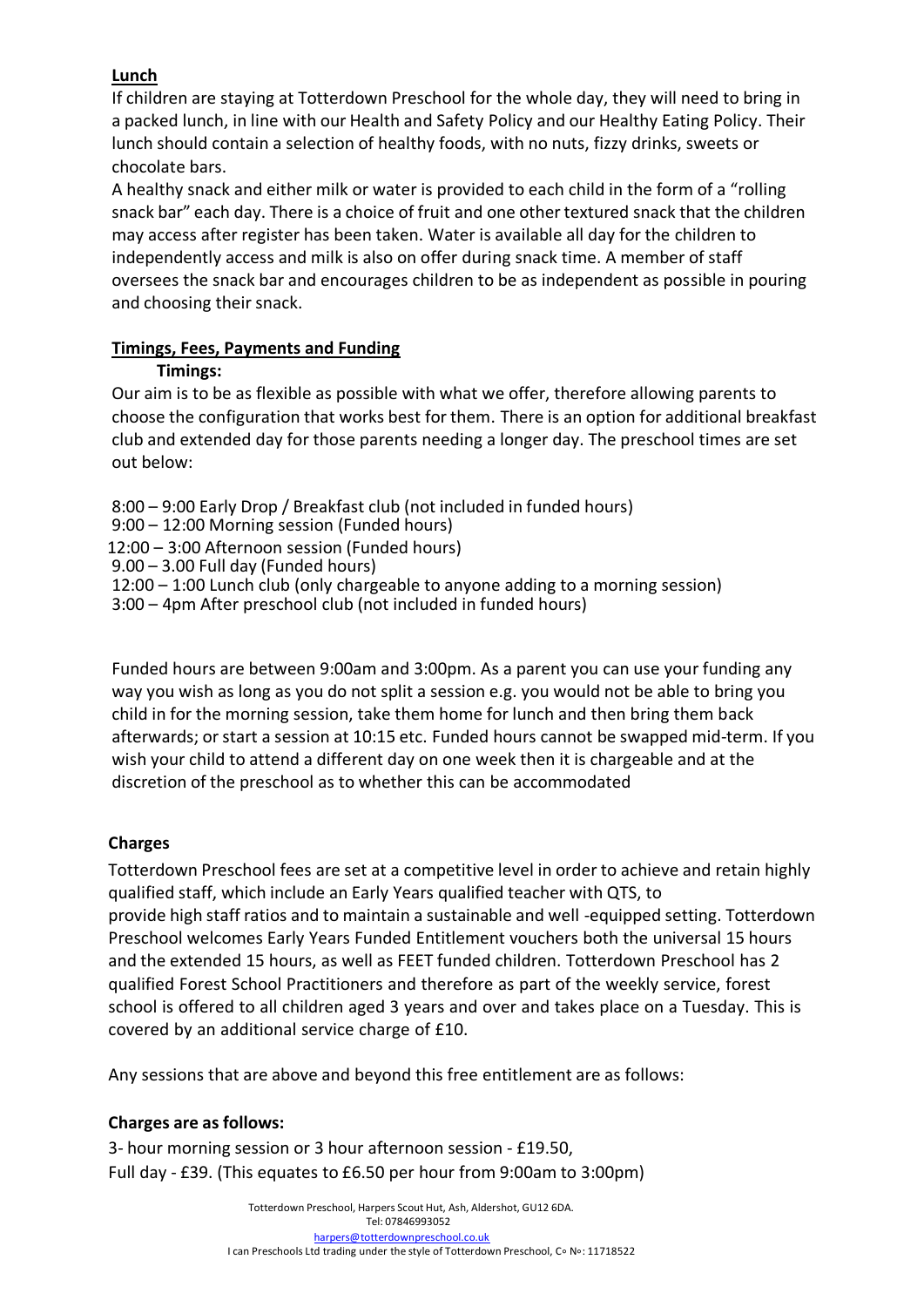Early drop - £6.50 + £2.50 optional breakfast Lunch club - £6.50 Extended day - £8 for 3+ year olds and £12.50 for 2 year olds

There will also be an additional voluntary consumable charge at £3 per day. This is due to the Government funding only providing sufficient funding to cover a basic provision. This consumable charge is used to provide the children with an enhanced curriculum and a wide range of learning experiences as well as a healthy and varied snack. If you do not wish to pay this charge, then we can issue you with a list of resources that will need to be brought in on a half termly basis in order that your child can have full access to the curriculum we offer. This charge is reviewed annually.

These charges are reviewed yearly and are subject to change.

Invoices are sent out termly, two weeks before each term ends and are payable prior to any sessions commencing. Alternative payment schedules can be discussed. Totterdown Preschool reserves the right to refuse entry if fees have not been paid.

Payment should be made within 7 days of receipt of invoice. Fees should be paid via standing order. Fees for the first half term that your child starts, must be paid within 14 days of your child's start date. If your child's start date is within 14 days of starting, the payment must be made as soon as Totterdown Preschool has written to you to confirm the start date. Fees are payable by the parents/guardians, individually /and or jointly, who have signed and returned the terms and conditions and registration form. Fees are reviewed annually and are subject to change. We will provide written notice, of at least one half term if fees have to be increased.

# **Absences**

All fees, including consumables are payable in advance for all sessions booked. No refunds will be made if your child is absent from Totterdown Preschool, even if the absence is due to illness, holidays or other such reasons, this also applies to forest school.

# **Non-Payment and late Fees**

If fees are not paid as agreed, the Preschool will note the delay and ask for payment in writing, stating that the child's place could be withdrawn if payment is not forthcoming by a specified date. In the event that payment is not received, Totterdown Preschool reserves the right to terminate and/or amend this contract with immediate effect and withdraw the child's place. The Preschool also reserves the right to apply a late payment fee of £50 and reserves the right to pursue non-payment of fees in the small claims court.

We appreciate that if a family is experiencing financial difficulty, it may be hard to make full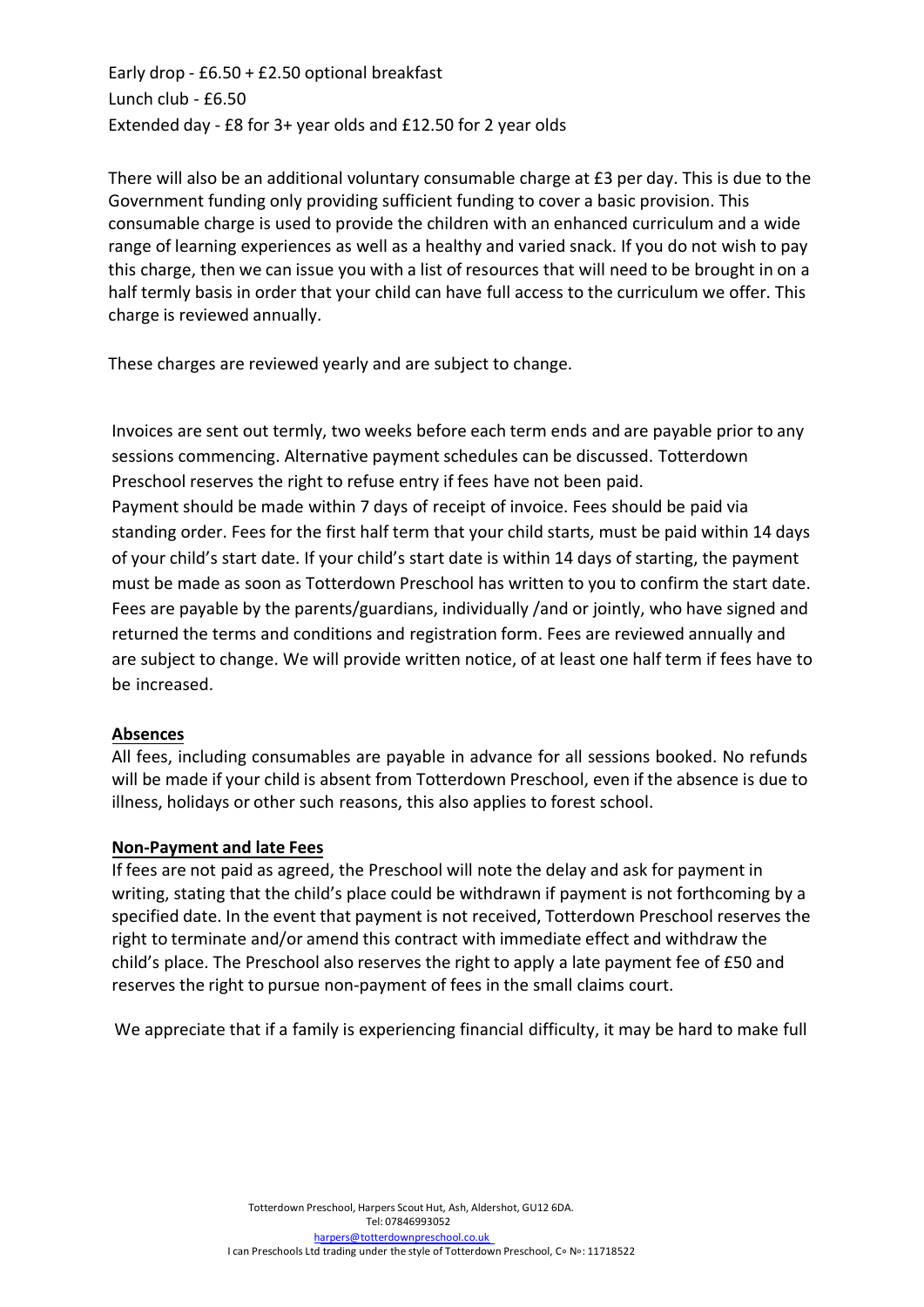payment in one instalment. In such situations, and on a case by case basis the Preschool will negotiate payment in alternative monthly instalments.

# **Late Collection Charge**

You are required to inform the Preschool as early as possible if you are going to be late collecting your child; this is to ensure that sufficient staff cover can be arranged. If a child is not collected before the standard finishing time of a session, the Preschool reserves the right to charge a late collection fee of £50 for the first 10 minutes and £5 per 10 minutes thereafter until the child is collected. Late collection charges are due for payment, when the parent/guardian is invoiced for the pre- booked sessions. In the event that no contact can be made within 30 minutes either with those with parental responsibility or emergency contacts then Totterdown Preschool will contact Social Services for further advice.

# **Local Authority Funding**

The Preschool is approved to accept government Early Years Free Entitlement Funding for children aged three and four year olds, and FEET (Free Early Years Education for Two Year Olds). The Early Years Entitlement funding entitles a child to have up to 15 hours of funded early years provision a week, for 38 weeks a year. The first term that your child is eligible, you will be asked to fill in an Early Years Free Entitlement Registration Form. We will need to see your child's birth certificate or passport as proof of identity and eligibility. You will also need to complete an Early Years Free Entitlement Declaration Form at the beginning of every term, stating the exact number of hours your child will be attending. These are not transferable.

In addition to the above, any parent wishing to claim the +15 hours (30 hours) will need to provide their National Insurance number and eligibility code, which will need to be obtained through the government website. Please note that in the case of 30 hour funding parents will need to join the scheme in the previous term to starting Totterdown, as the funding is provided at the beginning of each new term (Autumn, Spring and Summer) and cannot be applied for once the term has commenced.

When a parental contract has been signed agreeing to take the funded entitlement, the Preschool will get secure funding for a full term. Totterdown Preschool reserves the right to hold funding for the duration of the notice period.

# **Termination or Cancellation**

If you wish to remove a child from our setting, or want to reduce the number of sessions attended, parents/guardians must give at least 6 weeks notice (not including holidays) of the change in writing. Fees will be payable (or grant claimed by us), until that date, whether your child attends the Preschool or not. Any postponements of the agreed start date for your child will require one calendar month's written notice, failing which fees will be charged from the original start date.

# **Child Illness and exclusions**

If children appear unwell when they arrive in the morning, the Preschool reserves the right to ask the parent/guardian to take them home. If, during the day, children appear unwell, the Preschool reserves the right to contact you to ask that you collect your child, or send an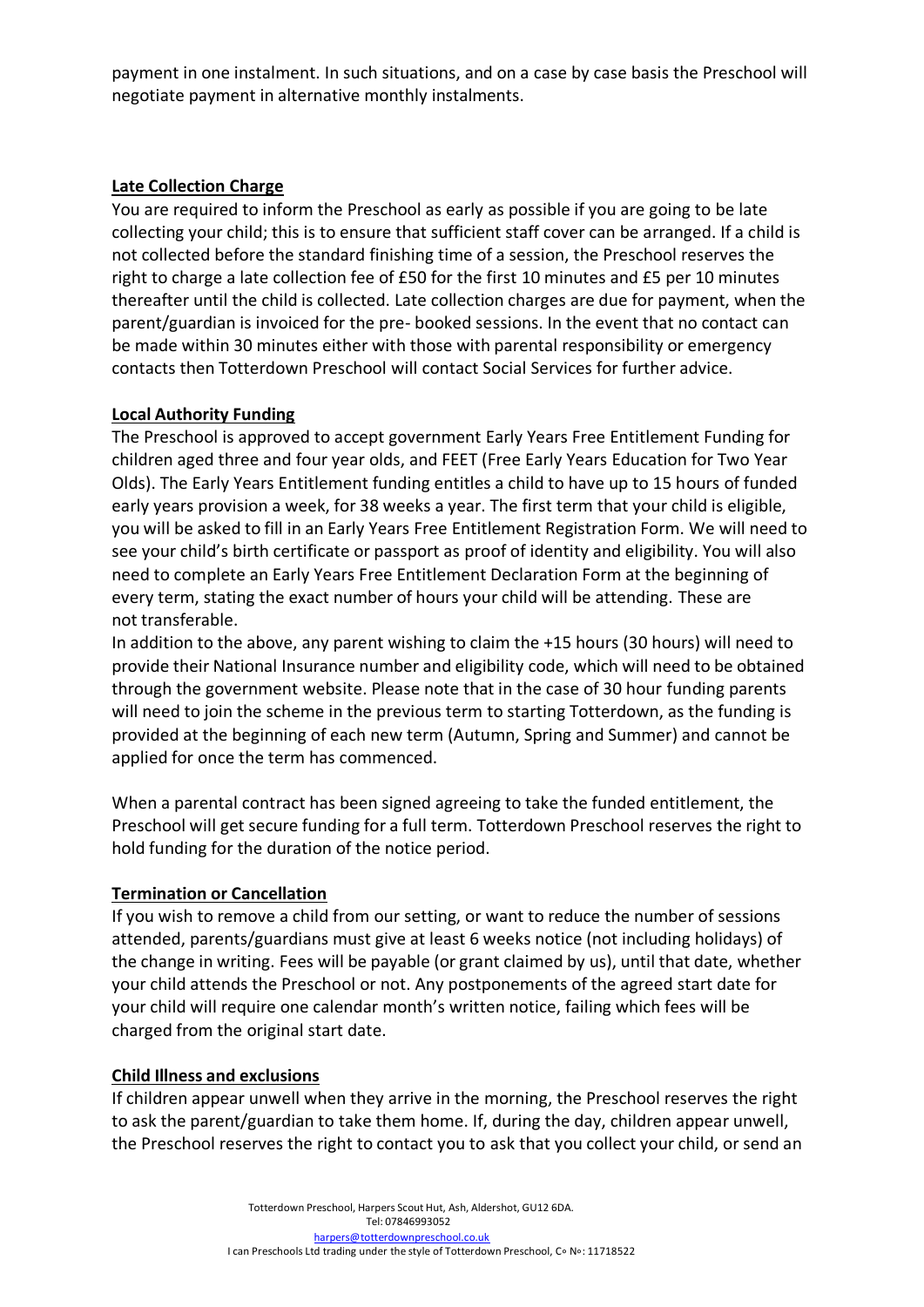emergency contact (as stated on the Registration Form) to collect on your behalf. They will then be required to stay at home for a minimum of 24 hours or until symptoms have subsided. If your child has suffered from vomiting or diarrhoea, we require that they be kept away from preschool for at least 48 hours.

Where children have been prescribed antibiotics, parents/guardians are required to keep them at home for 24 hours before returning to the Preschool. If a child has a contagious infection, such as impetigo, slap cheek, worms, headlice etc, you are required to keep your child at home until the child is no longer contagious.

We exclude children who have communicable diseases for the recommended time required. The Preschool holds a list of communicable diseases and the incubation periods/exclusion times and will advise parents accordingly.

All parents are required to inform the Preschool if their child has been ill over the weekend or overnight before a session, and if they have been given any medication for the illness. Any child that is administered any paracetamol or ibuprofen prior to attending their session will be refused entry on the grounds that to be given medication the child must be unwell and therefore needs to be at home.

You must also inform the Preschool if your child has any contagious illness such as measles or chicken pox, so the other preschool parents can be informed.

We also ask that should your child be absent from Preschool that you telephone and leave a message, on the first absent day, stating your child's name, reason for absence and when you think they will be likely to return. We will follow up any non-informed attendance with a telephone call or a text message.

# **Removal**

In extreme cases, and as a last resort, we may require you to permanently withdraw your child from the Preschool on grounds of a child's disruptive or inappropriate behaviour, if it is in the best interests of your child and/or other children who attend the setting. We will consult with you before making such a decision.

# **Abuse to Staff**

Totterdown Preschool will not tolerate any form of bullying, harassment, intimidation or violence towards any member of staff. If a parent intimidates or acts in an aggressive manner towards a staff member, they will be asked to leave the premises immediately. This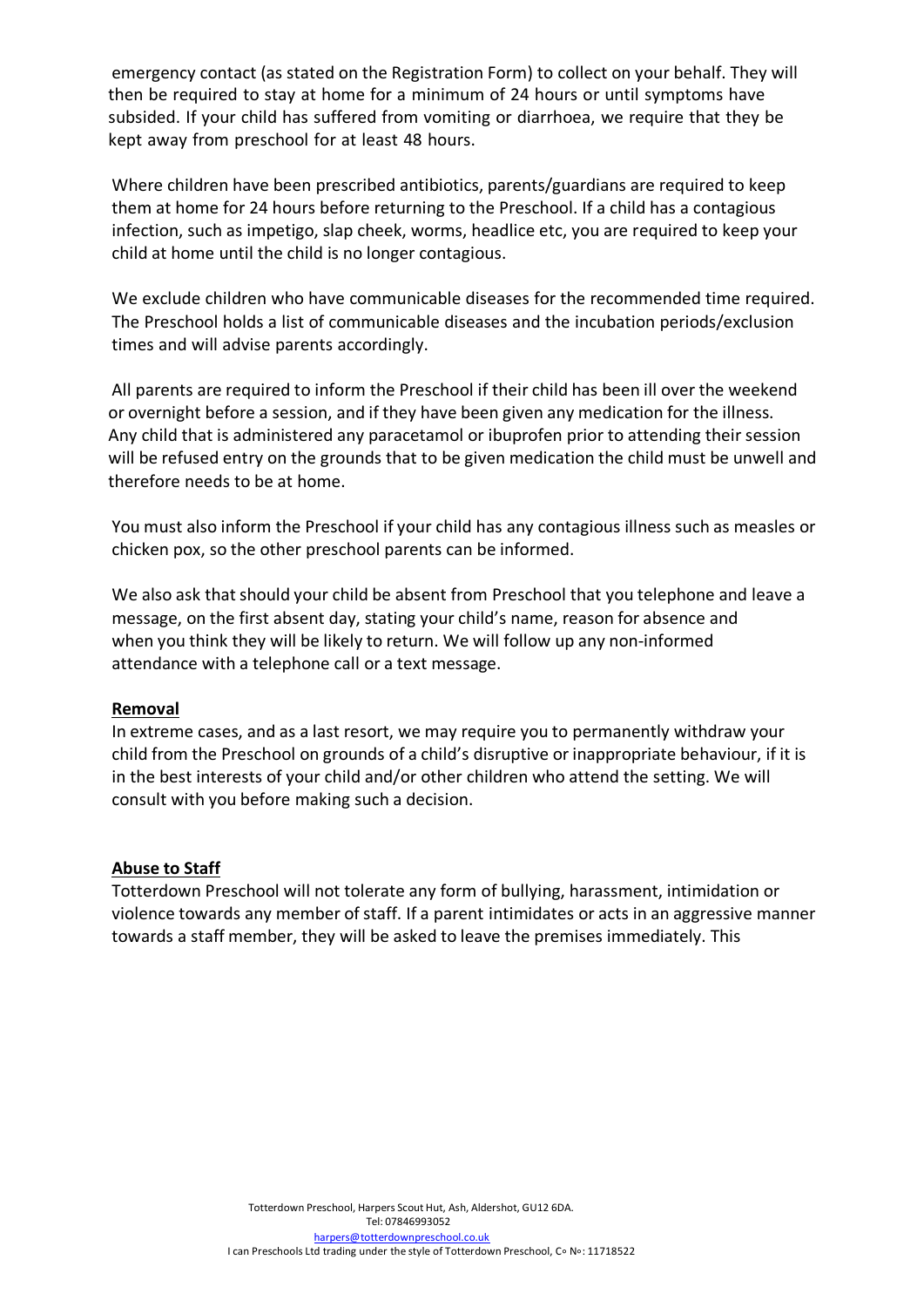may result in the loss of your child's place at the Preschool. More serious incidents will be reported to the police for further action.

### **Liability**

Totterdown Preschool accepts no liability for any pecuniary or other loss suffered by you arising directly or indirectly as a result of the Preschool being temporarily closed or the nonadmittance of a child to the Preschool for any reason.

### **Property and Belongings**

Totterdown Preschool cannot be held responsible for the loss or damage to children's property, unless damage is caused due to the negligence of our staff. Every reasonable effort will be made by the staff to ensure that children's belongings are not lost or damaged. Parents should supply sufficient, practical clothing, labelled with your child's full name, for your child's daily needs.

### **Preschool Closure**

On occasion there may be circumstances beyond our control (for instance weather conditions, flooding, medical emergencies) that means the decision has to be taken to close the Preschool. If the Preschool is obliged on these occasions to pay the staff, then the Preschool reserves the right to charge for any session which your child would have attended.

### **Disclosures**

Totterdown Preschool needs to be informed about any medical and non-medical conditions, health problem, allergy or suspected learning difficulty affecting your child. We also need to be informed of any family circumstances or court order that may affect your child whilst in our care. Please ensure that such information is disclosed on your child's registration form. In addition, you are required to inform the Preschool in writing of any changes to the information held by us (eg, changes to emergency contacts, allergies, medical conditions, address etc).

### **Security**

The safety of the children is our paramount concern. Under no circumstances will a child be allowed to leave the Preschool with anyone unknown to the staff, unless previously arranged by you. If you make prior arrangements by telephone, the Preschool will require the name and telephone number of the chosen person, as well as asking for the nominated password.

### **The Agreement**

The Registration Form and these Terms and Conditions represent the understanding between Totterdown Preschool and the Parent(s)/Guardian(s). The signing of the Terms and Conditions, and the date that written confirmation of your child's place at Totterdown Preschool is issued, gives rise to a legally binding contract on the above terms between yourselves and Totterdown Preschool and constitutes commencement of the Agreement. Any breach of the Terms and Conditions will result, if necessary, in your child's place being withdrawn and possible court action, to recoup any money owed to the Preschool.